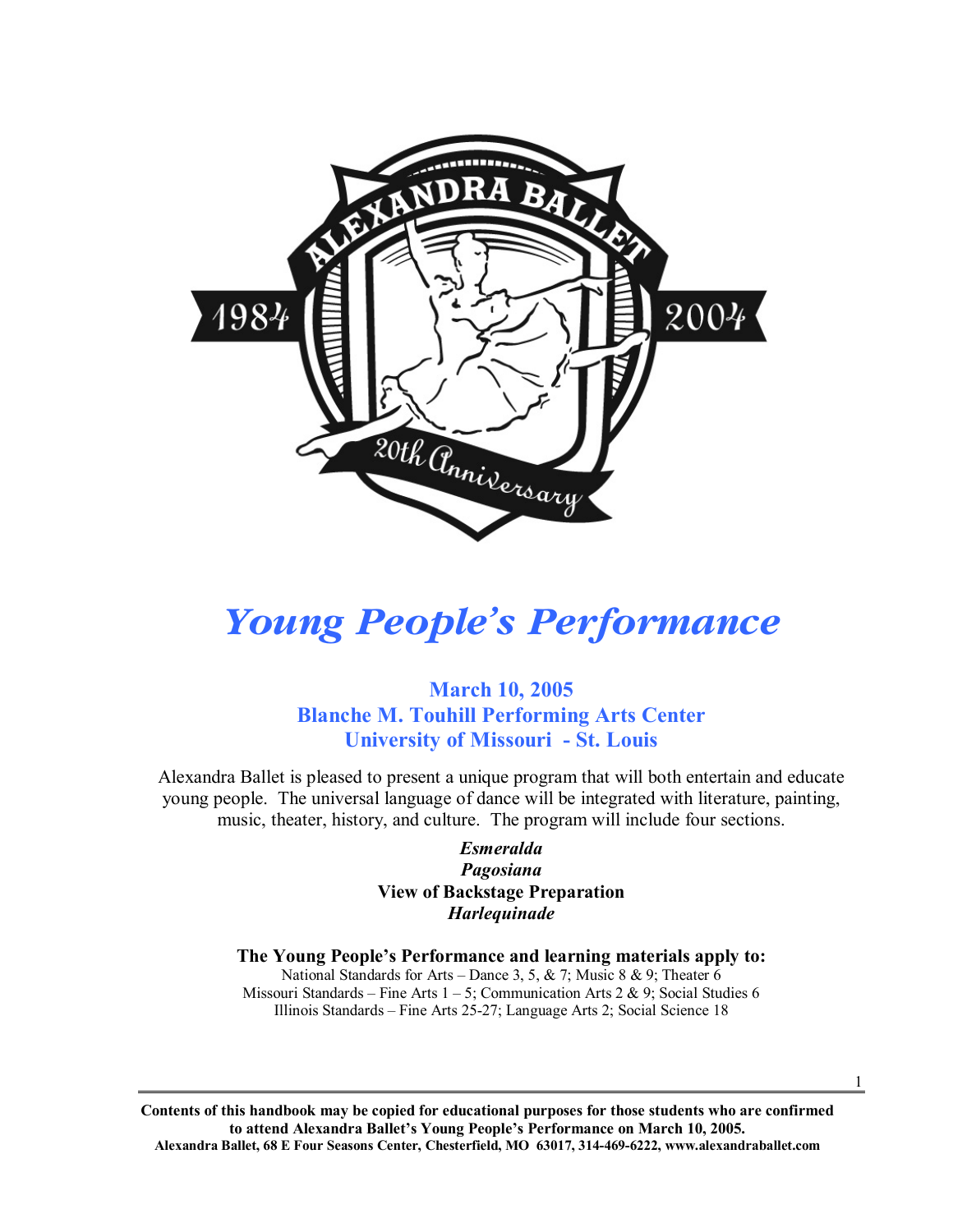

# **ESMERALDA**

Music by Cesare Pugni (1805-1870) Choreography by Jules Perrot (1810-1892) Restaged by Zhanna Dubrovskaya

*Esmeralda* is a classic full-length story ballet from the French romantic era, which tells the story of Victor Hugo's novel, The Hunchback of Notre Dame (1831).

ìEsmeralda danced and whirled, . . . and every time her radiant face passed before you as she turned, her large eyes flashed lightning."  $\sim$  Victor Hugo, The Hunchback of Notre Dame, 1831

Jules Perrot choreographed the three-act ballet that premiered in 1844 at Her Majesty's Theatre in London to music by Cesare Pugni. *Esmeralda* was re-staged for the Russian Ballet in St. Petersburg in 1849 and remains an important ballet in the Russian repertoire to this day.

In **Alexandra Ballet's** performance of an excerpt from Act II, the gypsy dancer Esmeralda and her friends prepare to entertain at a wedding that is attended by the royalty and court. Esmeralda learns that the bridegroom is the man she loves. She becomes sad because of the impossibility of her love for a man from a different social class. However, the other gypsy dancers encourage her to lift her spirits and enjoy the music, movement, and liveliness of the Tarantella, as they perform for the wedding couple. Another man who is enamored with Esmeraldaís beauty and the flirtatious Tarantella dance tries to win her attention but she resists.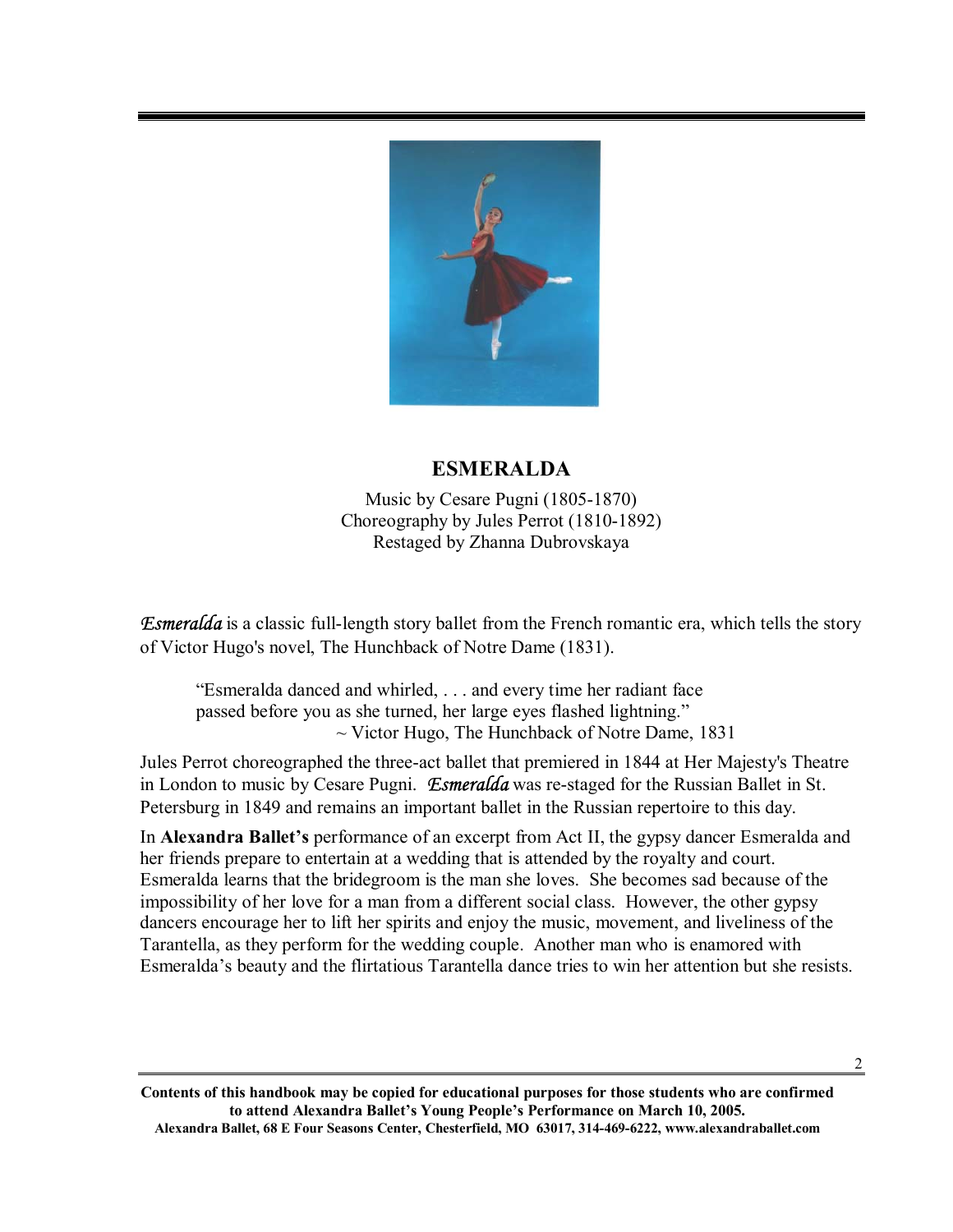#### *Esmeralda -***Folklore and Folk Dance**

The **Tarantella** is one of the more recognized of the folkloric music and dances of Italy. The word Tarantella means "tarantula" which refers to a gypsy myth that the poison from a spider bite (or sometimes called the bite of unrequited love) can be expelled during the rapid, long, and exhausting dance. The circular dance reverses directions each time the music changes and becomes faster. The Tarantella is still a part of the festivities at traditional Italian weddings, as each dancer tries to be the one who is able to keep up with the ever-increasing speed of the music. The rhythm is a 6/8 beat, which might be recognized from the soundtrack of the movie Godfather or the theme for the television series "That's Life". The dancers often use tambourines, as they do in *Esmeralda,* to accentuate the rhythm.

Reference: http://www.sicilianculture.com/folklore/tarantella.htm

- Activity: The students can make tambourines and use them in music class to show the rhythms of different pieces. Dance music such as a 3/4 meter waltz or 12-beat flamenco (which is also danced by gypsies) can be compared to a 6/8 Tarantella rhythm. The references listed below tell how to make a Tambourine and samples of the three rhythms of music can be obtained through the public library.
- Reference: http://www.musiccenter.org/educators/musicinstruments.html http://www.thefamilycorner.com/family/kids/crafts/9\_musical\_instruments.shtml

#### *Esmeralda -***Culture and History**

The character Esmeralda represents an ethnic group and often-persecuted culture, Roma. They are a nomadic people who are commonly known as gypsies. The Roma culture originated in India and shares a common language, Romani.

ìThe Roma have exerted a significant influence on the artistic history of Europe. Roma fortunetellers, dancing bears, and caravans enliven European literature and folklore. Many Roma traditionally worked as musicians and entertainers, and Romani influence has been particularly strong in the field of music. Romani folk music has inspired many of Europe's greatest composers."

 $\sim$  Roma (people), Microsoft $\otimes$  Encarta $\otimes$  Online Encyclopedia 2004

- Activity: Research gypsies: their culture, history of discrimination, and lives today. Are gypsies living in the United States, and is their culture accepted?
- Reference: http://www.smithsonianeducation.org/migrations/gyp/gypstart.html http://www.pe.net/~kathys/gypsy.htm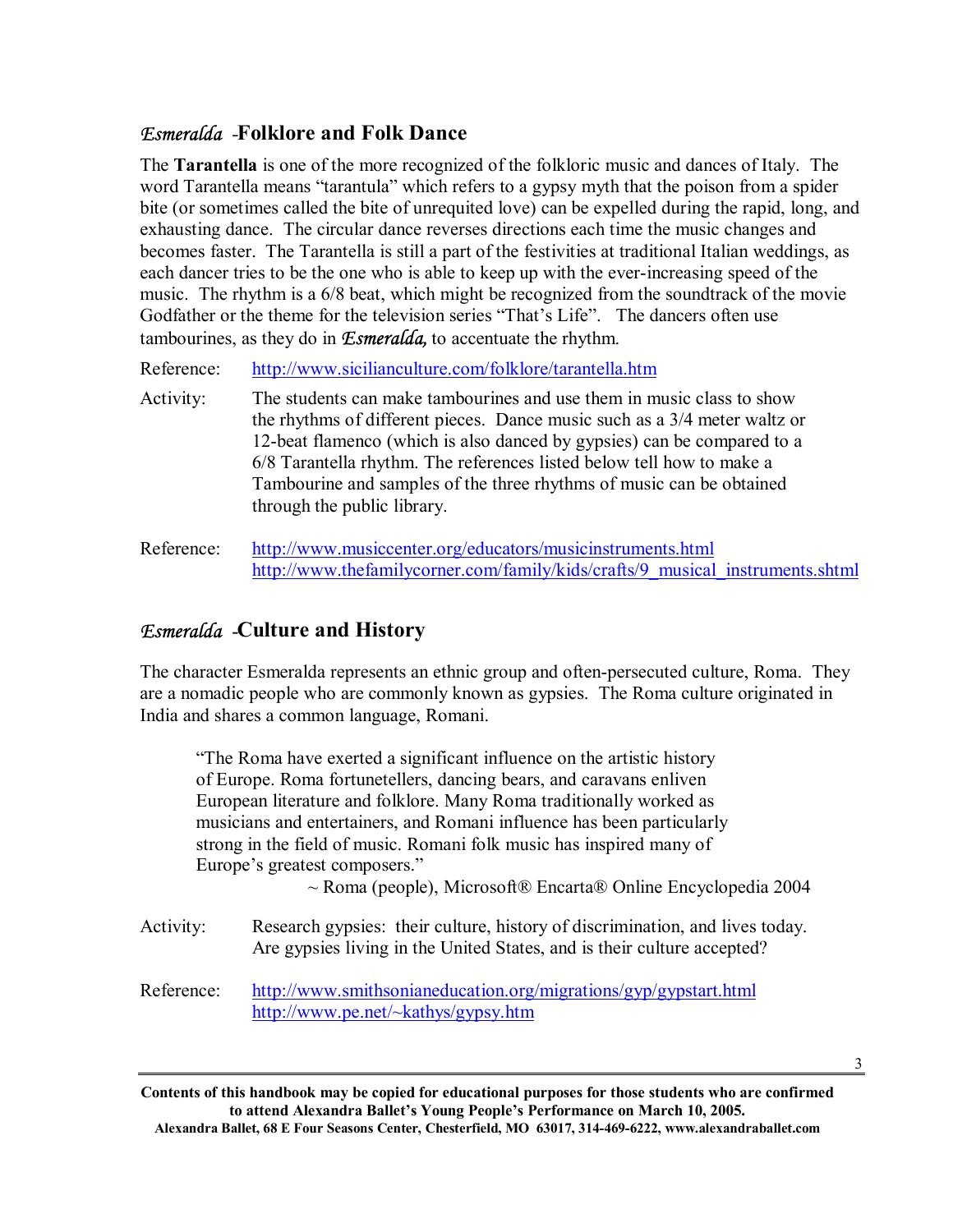Sources available at the St. Louis County Library – juvenile section

Tea Leaves, Herbs, and Flowers: Fortune-Telling the Gypsy Way! By Gillian Kemp Shaftesbury, Dorset; Boston Mass: Element Children's Books, 1998.

Children of the World: Vol. 8: Albania Kanto Productions, 1996 Videocassette (25 min.)

**Gypsies** By Howard Greenfeld New York: Crown, 1977.

Savina the Gypsy Dancer By Ann Tompert New York: Macmillan, 1991.

#### *Esmeralda* **-Composer**

**Cesare Pugni** (1805-1870) was an Italian composer who began his music career by studying the violin and later arranging. While living in Paris he collaborated with choreographer Jules Perrot on more than 30 ballets, including *Esmeralda.* He was said to have understood that music, in ballet, was second to the dance.

Reference: http://www.laphil.org/resources/piece\_detail.cfm?id+1365

A sample of Pugni's music is available at the St. Louis County Library on a recording titled Ballet Gala: The art of the prima ballerina by the London Symphony Orchestra conducted by Richard Bonynge. (London 1963. Call # COM.DISC C/B723B3)

The CD titled, Pugni: Esmeralda (August 31, 1999) is listed as item #4873 Classical music: Ballets & Dances on Amazon.com.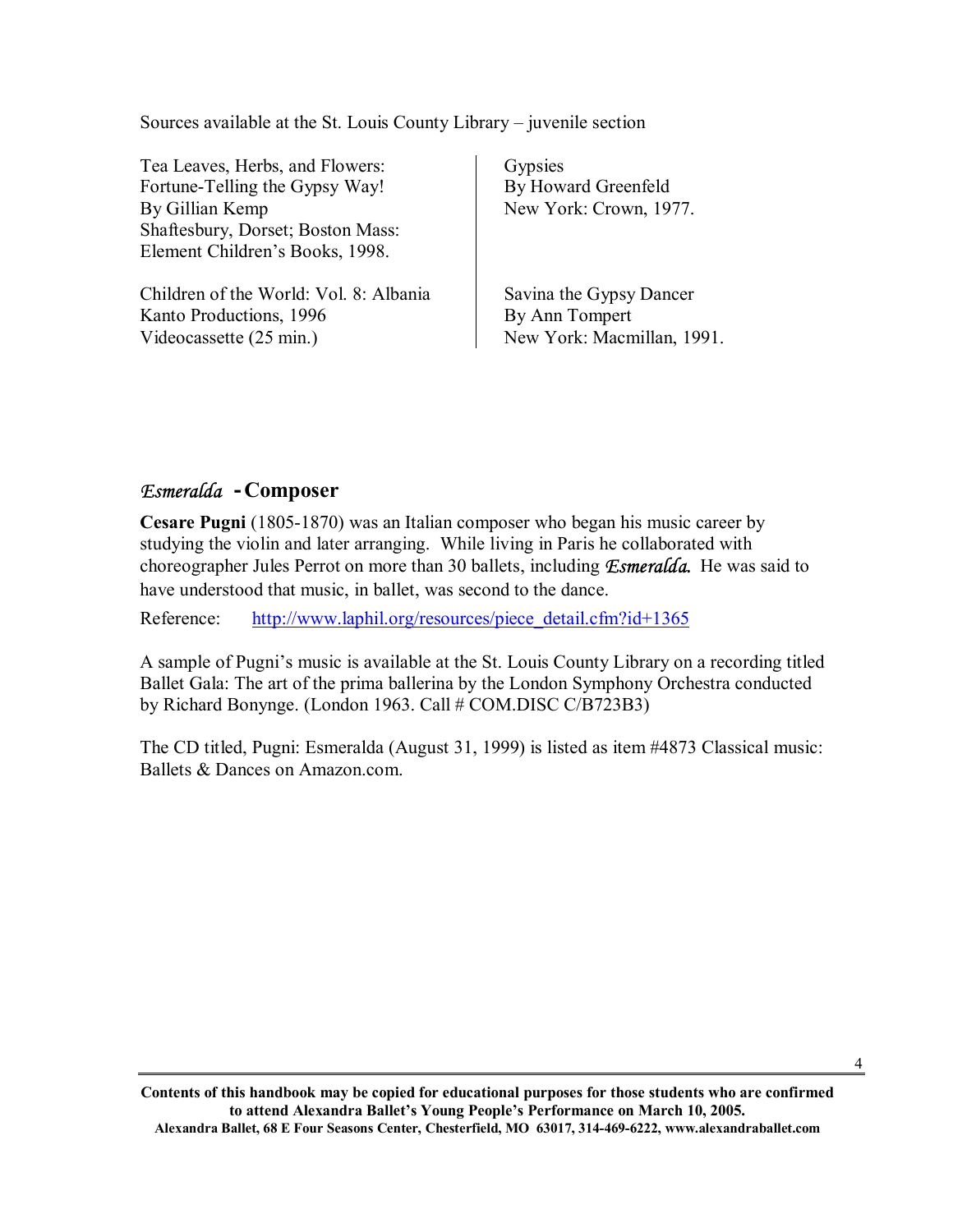#### *Esmeralda -***Choreographer**

.

**Jules Perrot** (1810-1892) began his dance training in Lyon, France where he was born. After he moved to Paris he started working in the circus as a clown and later in vaudeville. He then decided to dedicate himself to classical ballet and by the age of twenty he was performing with the Paris Opera Ballet. The critics called Perrot the "greatest dancer of our time." Within six years he began to work on choreography for the ballet *Giselle*. This was followed by six years of choreographic success in London, including *La Esmeralda* in 1844. In 1848 Perrot went to St Petersburg as a dancer and later as a choreographer and ballet master. Shortly after he arrived in St. Petersburg, *La Esmeralda* was performed and became a highly acclaimed part of the Russian repertoire.

Reference: http://www.balletmet.org/Notes/Perrot.html http://www.istrians.com/istria/illustri/grisi/perrot.htm

#### *Esmeralda* **-Painting**

After **Perrot** returned to Paris, his friend **Edgar Degas** used Perrot as a model for the ballet master in his impressionistic paintings of ballet.



http://www.artehistoria.com/genios/cuadros/2033.htm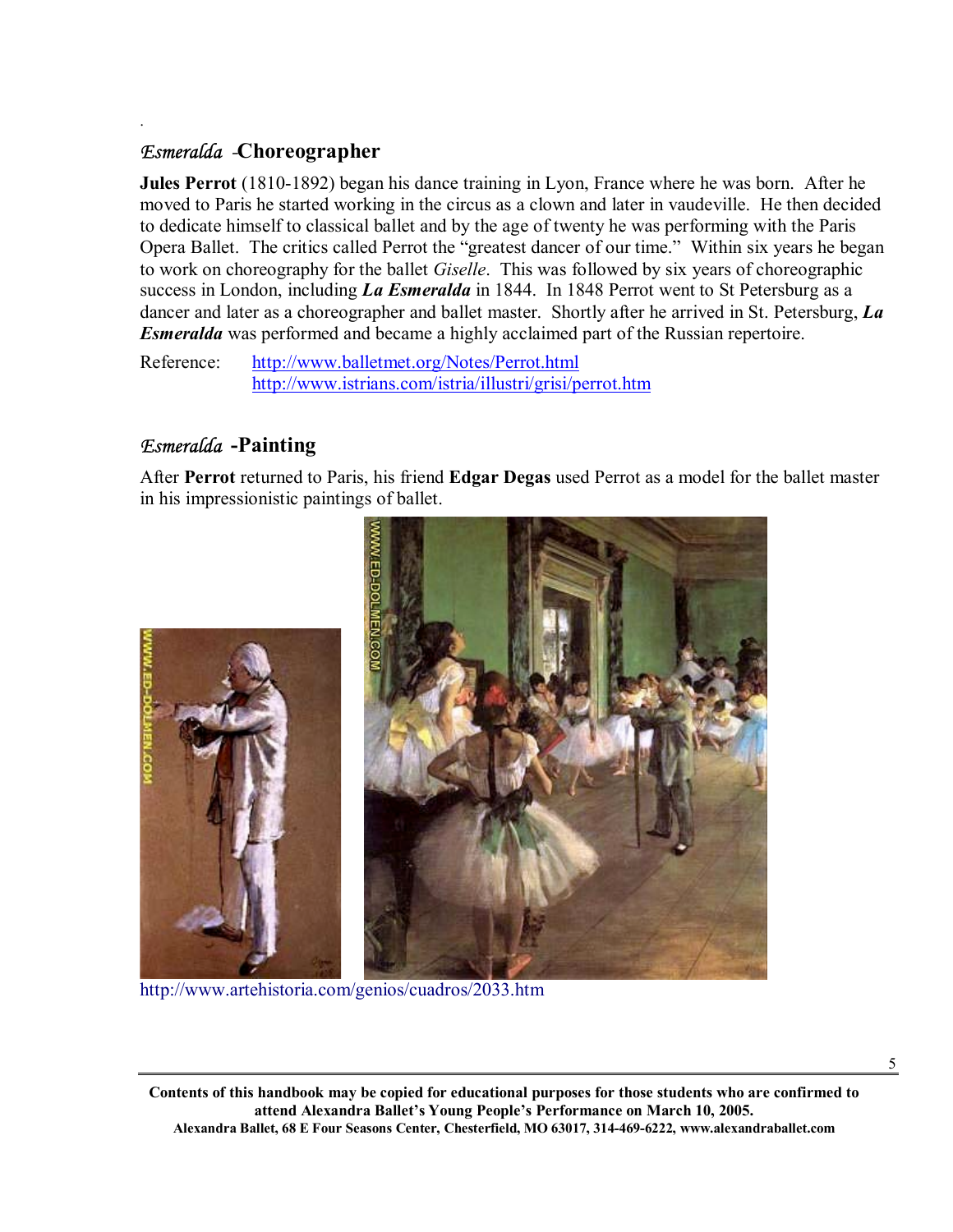Activity: Review Degas and other impressionistic artists' works, letting students pick their favorite and explain their selection. There are many books available at the library in the juvenile section on Degas. The Museum of Metropolitan Art has an online exhibit, art timeline, and story about Degas at the following reference.

Reference: http://www.metmuseum.org/explore/Degas/html/index.html

Two of the many books on Degas available at the St. Louis County Library – juvenile section:

| Edgar Degas                      | Marie In Fourth Position: The Story |
|----------------------------------|-------------------------------------|
| By Mike Venezia                  | of Degas's "The Little Dancer"      |
| New York: Children's Press, 2000 | By Amy Littlesugar                  |
| Q JB Degas Edgar 3-4             | New York: Philomel Books, 1996      |
|                                  | JE/1-2                              |

#### *Esmeralda -***Literature and Social Studies**

**Victor Hugo** (1802-1885) was a French Romantic novelist, poet and dramatist. He was politically active and wrote about social injustice. His compassion for the gypsy, Esmeralda, and Quasimodo, were indicative of his desire for social justice and equality. One of his other great works, *Les Miserables* (1862), which was made into a Broadway musical in the 1980's, also supported the fight for social justice.

Reference: http://www.literature-web.net/victor\_hugo

Activity: Although children are familiar with the Disney version of Hunchback, many have not read the book or seen the PBS educational program titled, Hunchdog of Notre Dame, which gives information on Victor Hugo. The book is available at the St. Louis County public library.

> Hunchdog of Notre Dame By Michael Jan Friedman Milwaukee, WI: Gareth Steven Publisher, 1997 JF 4-6

- Activity: A research and/or Internet activity can be introduced with the Wishbone web site, which provides a complete list of literature that was presented in the PBS series.
- Reference: http://www.hitentertainment.com/wishbone/index.asp
- Activity: Writing format- The presentation of *Esmeralda* in the ballet can be compared and contrasted to the Esmeralda from the Disney movie or book version of Esmeralda. Compare and contrast: shoes, hair, dress, and way of dancing.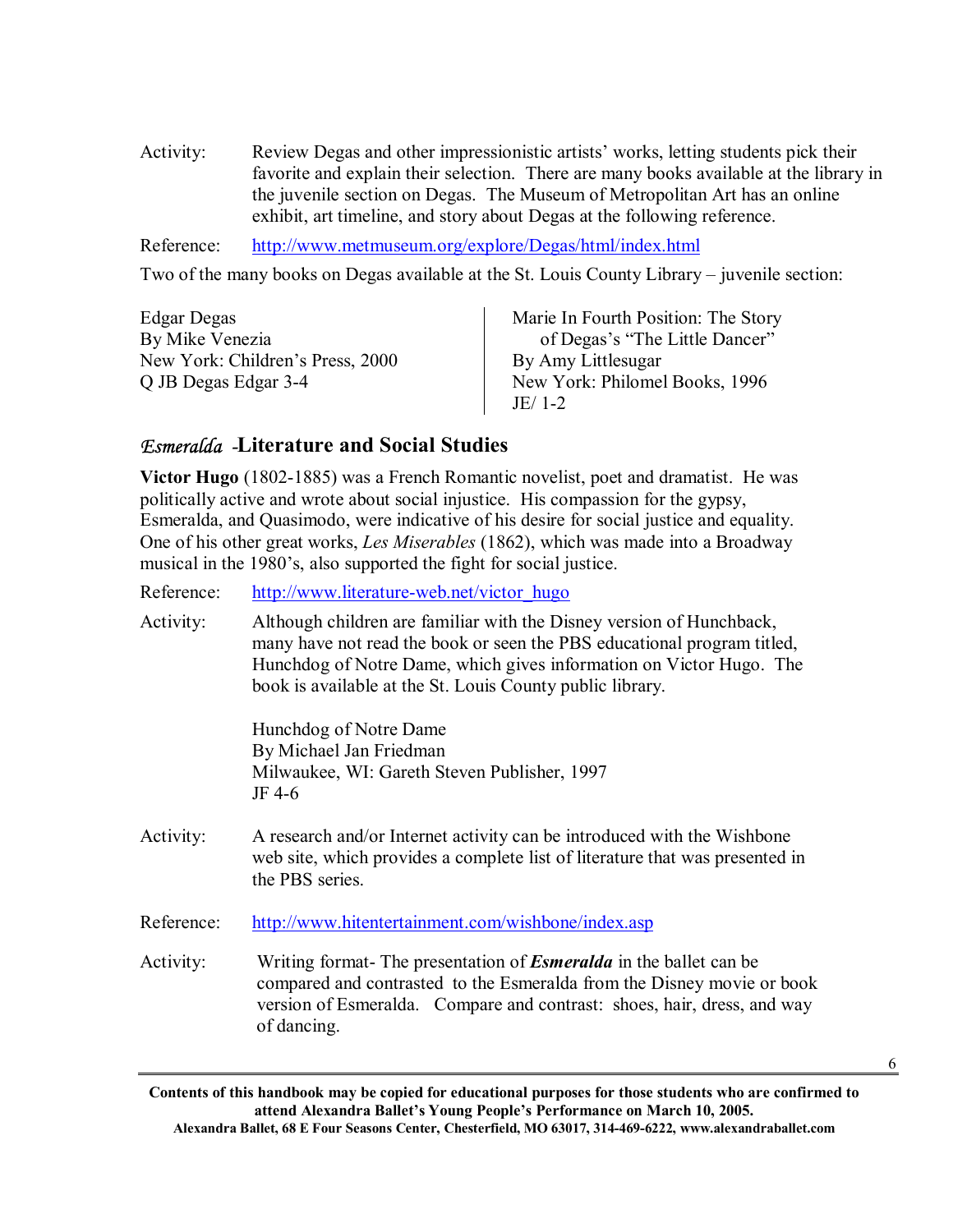

Adapted from: Tierney, Tom. Ballet Stars of the Romantic Era: Paper Dolls in Full Color. Dover Publications, Inc. 1991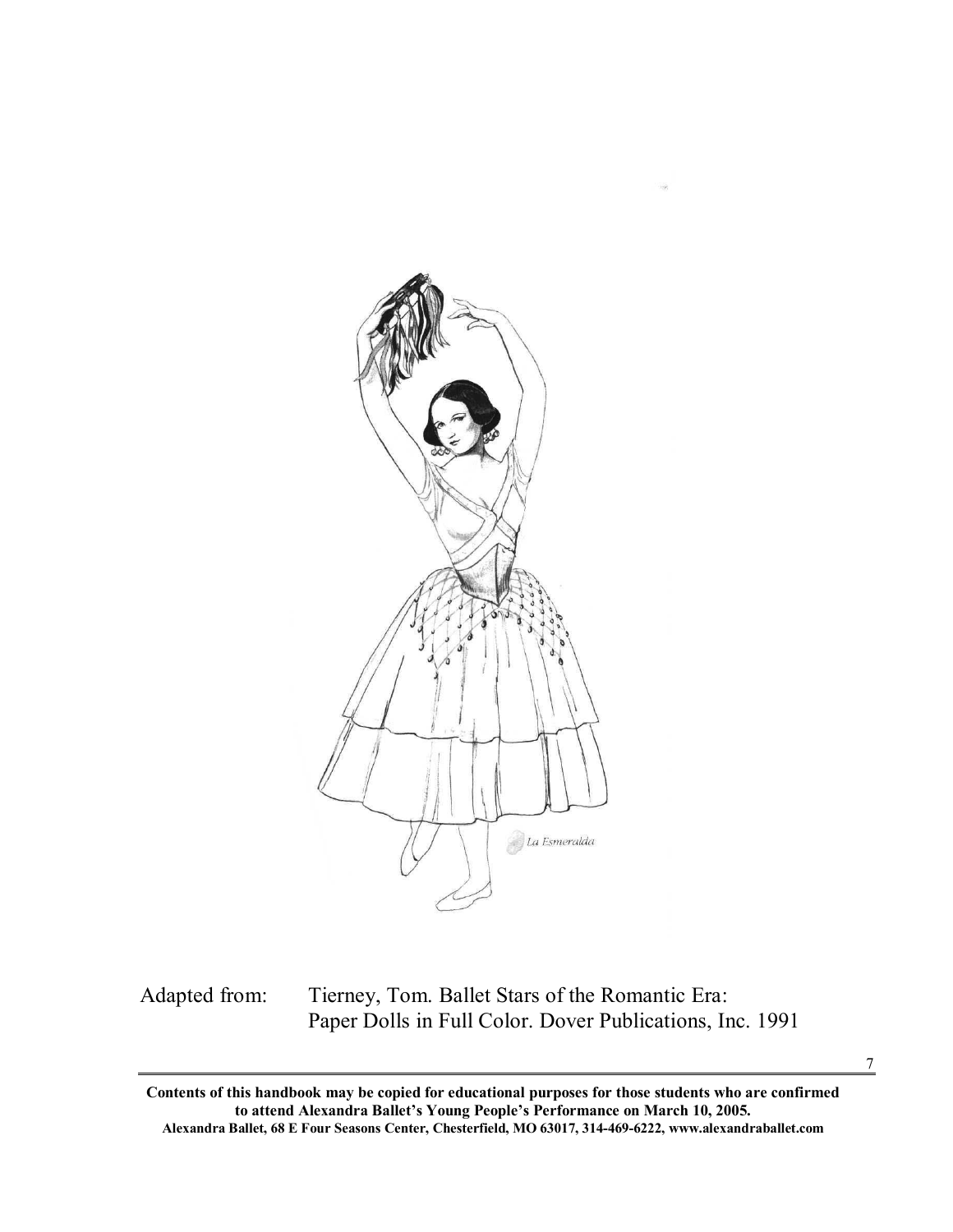#### **PAGOSIANA**

**Pagosiana** is a contemporary ballet choreographed by Sharon Kay Randolph. The music and the dancers, who are performing the work, inspired it. In an abstract way, it tells the story of the birth of a new galaxy from the stillness in the beginning to the placing of the sun in the sky at the end. It is an ensemble work, in which each performer adds her, own quality and brilliance to that of the group. Use your imagination and you might see planets being sent out into orbit, the sprinkling of a Milky Way across a night sky or the orbiting of a new moon. The audience and the dancers create the story of **Pagosiana** together in this moment in time.

#### **VIEW OF BACKSTAGE PREPARATION**

Presented by Tim Hubbard, Production Stage Manager, students will view and learn about the action backstage and get a sneak peek of the scene change between **Pagosiana** and **Harlequinade**. The importance of the jobs performed by those backstage, the impact of the various types of lighting, and the stage manager's role in pulling it all together will be demonstrated.

Tim Hubbard holds a bachelor's degree in theater from the State University of New York and a master's degree in dance from Butler University. He was a founding member of the Indianapolis Ballet Theatre, now called Ballet Internationale, where he danced many leading and featured roles. While at IBT, Tim also served as Technical Director, Production Manager, Lighting Designer, Tour Manager, and finally General Manager.

Tim has been active in the arts education field throughout his career. He developed educational programs at IBT and Dance Kaleidoscope, a contemporary dance company, where he served as Director of Touring and Education for six years. He is currently a national trainer in teacher workshops at The Grammy Foundation's Leonard Bernstein Center for Learning, which fosters an arts-integrated approach to education. Tim recently helped create the Indiana Academic Standards for Dance.

#### **Theatrical Terms that students can become acquainted with during the presentation.**

| Apron            | The part of the stage in front of the main curtain.                                                       |
|------------------|-----------------------------------------------------------------------------------------------------------|
| <b>Backdrop</b>  | A screen, curtain, or painted cloth used as part of the scenery for a production.                         |
| <b>Backstage</b> | The part of the stage behind the main curtain, including the dressing                                     |
|                  | rooms, side wing space, and fly loft over the stage.                                                      |
| <b>Border</b>    | Wide and short curtains used to mask or hide the upper portion of the                                     |
|                  | stage from the audience's view.                                                                           |
| <b>Fly Loft</b>  | The space above the stage, used for "flying" and storing scenery that is out                              |
|                  | of the audience's view.                                                                                   |
| Leg              | Narrow and tall curtains used to mask or hide the side portions of the stage from the<br>audience's view. |
| Main             | The curtain that separates the audience from the stage. Also called the                                   |
| Curtain          | House Curtain.                                                                                            |
| Proscenium       | The structural frame around the stage opening that separates the stage from the auditorium.               |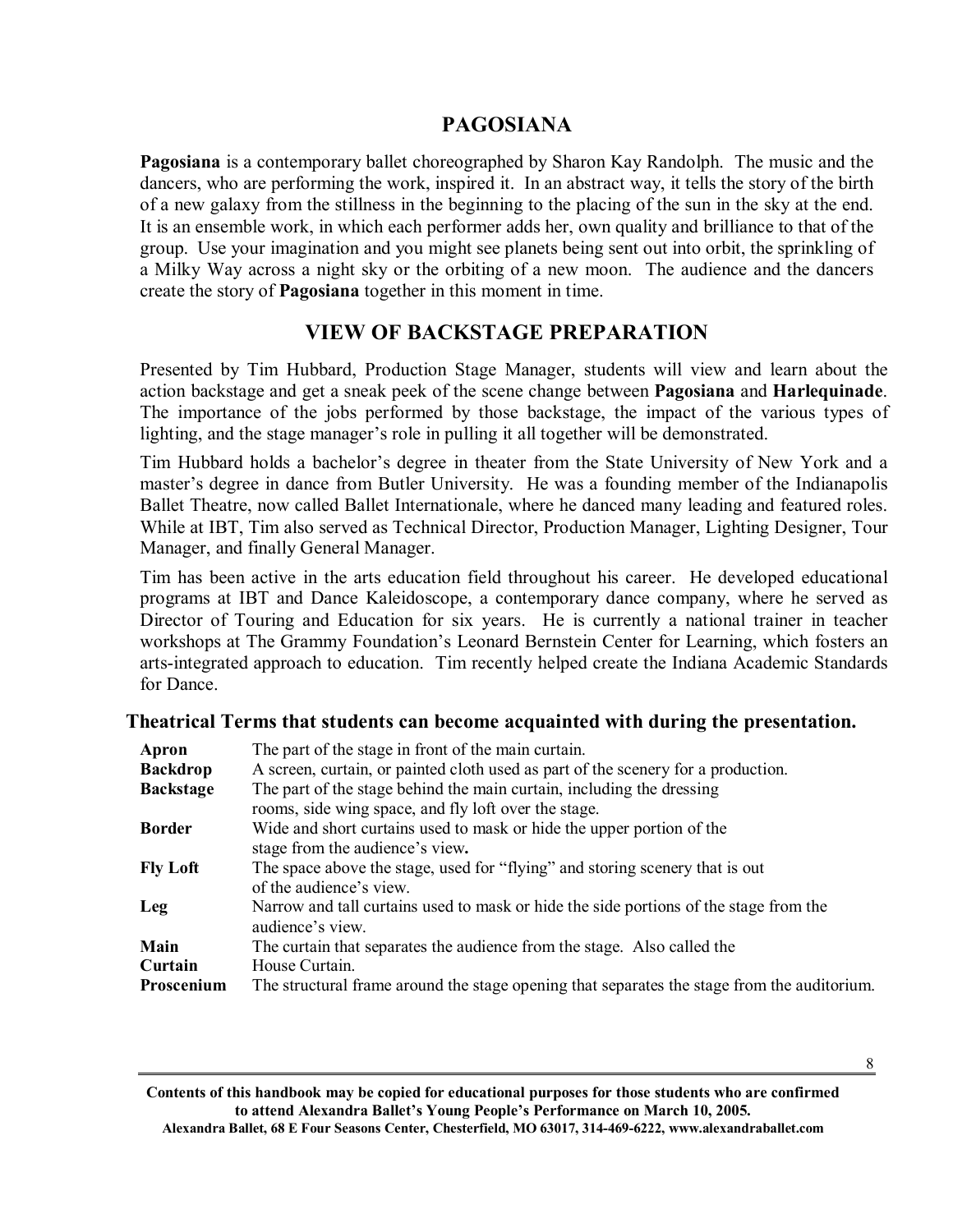#### **HARLEQUINADE**

Music by Igor Stravinsky (1882-1971) Choreography by Dace Dindonis (1950-2001) Restaged by Jeanne Engel and Norma Gabriel

Harlequinade originated from the rich history of *commedia dell′arte,* which developed in Northern Italy in the mid-1500's. It is a type of theatrical comedy, which is often described as slapstick, using gestures, physical humor, pantomime, mimicry, improvisation, and stereotypical characters. *Commedia dell′arte* usually involves clowns, the use of masks, and music. Some of the stereotypical characters are:

- **Columbine**, the beautiful daughter of the wealthy Pantalone is promised to someone other than her love.
- **Harlequin**, the suitor and love of Columbine, is recognized by his costume with a triangle or checkered design. Harlequin dolls are often included in the *Nutcracker* ballet.



"Pierrot Laughing" 1855 <br>
"Paul En Costume De Pierrot" 1929 Nadar (French, 1820-1910) Pablo Picasso (Spanish, 1881-1973) Adrien Rournachon (French, 1825-1903) www.metmuseum.org



9

**Pierrot** is the male servant or valet who is agile and acrobatic. He wears a mask or has a painted face, and is often dressed in white.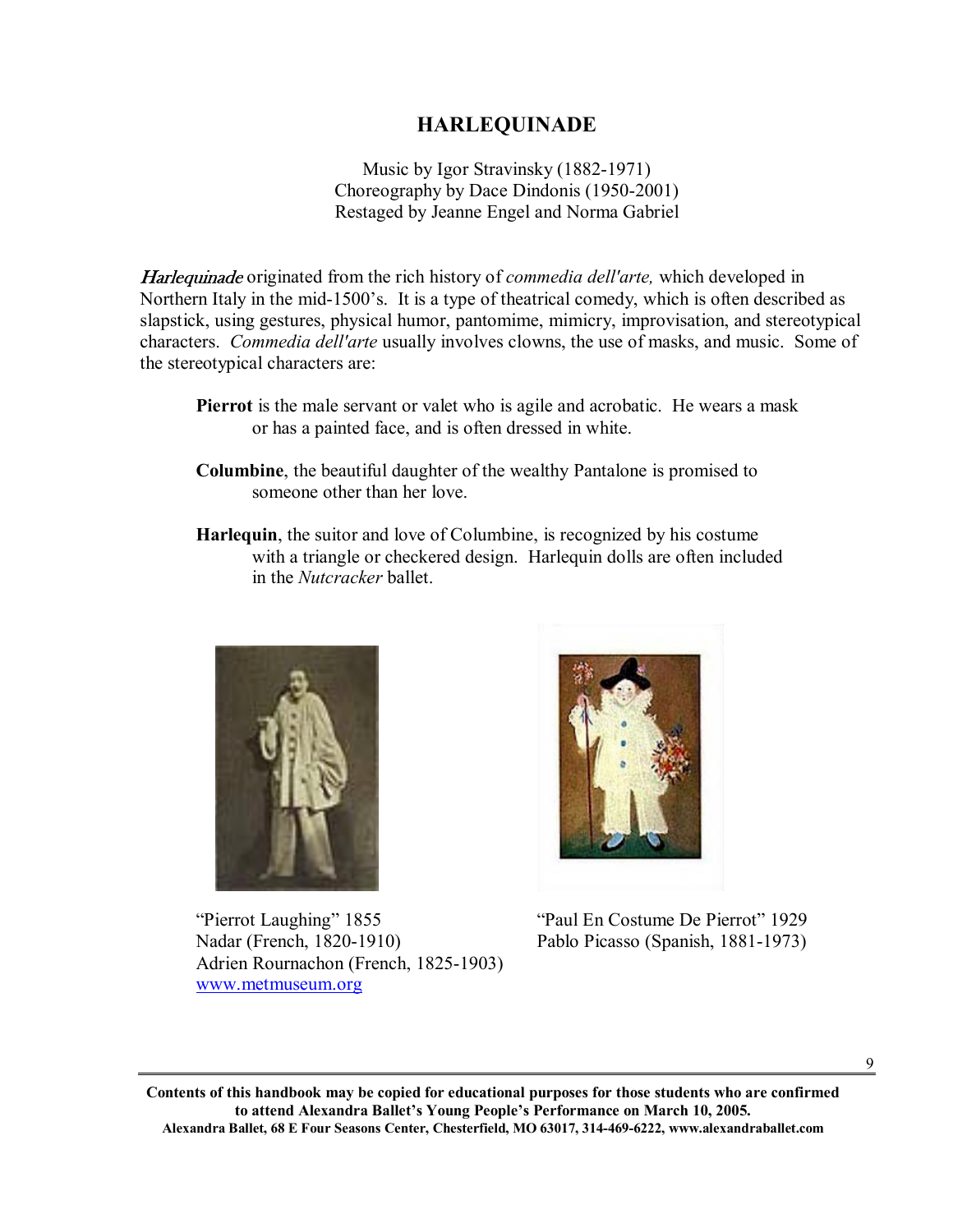

"Harlequin Seated at Cafe" Harlequin & Columbine Dolls in Pablo Picasso (Spanish, 1881-1973) Dayton Ballet's *Nutcracker* Metropolitan Museum, New York www.daytonballet.org/Gallery.htm

# Harlequinade **-Commedia dell′arte**

*Commedia dell′arte* was applied to many forms of art after its theatrical beginnings in the town square. It was used in puppetry in England as Punch and Judy. In the Opera Giovanni Battista Pergolesi wrote a comic opera, *La Serva Padrona* (1733), using the characters of *commedia dell′arte.* Eventually, vaudeville developed with the same type of comedy, slapstick and mime. The circus adapted the humor and Pierrot character to develop the clowns of today. Cirque Du Soleil has a Pierrot type figure on its website,

http://www.cirquedusoleil.com/CirqueDuSoleil/en/default.htm.

Reference: "Commedia Dell'arte," Microsoft® Encarta® Online Encyclopedia 2004 http://encarta.msn.com © 1997-2004 Microsoft Corporation.

> http://italian.about.com/gi/dynamic/offsite.htm?site=http://www.commedia%2Dde ll%2Darte.com/

Activity: Improvisation- Define and play the Improv game provided on the web site http://www.geocities.com/pocolocoplayers/improv.html

> Pantomime- Define pantomime and play the game, Charades. Three well-known mimes were Marcel Marceau, Buster Keaton, and Charlie Chaplin.

> > 10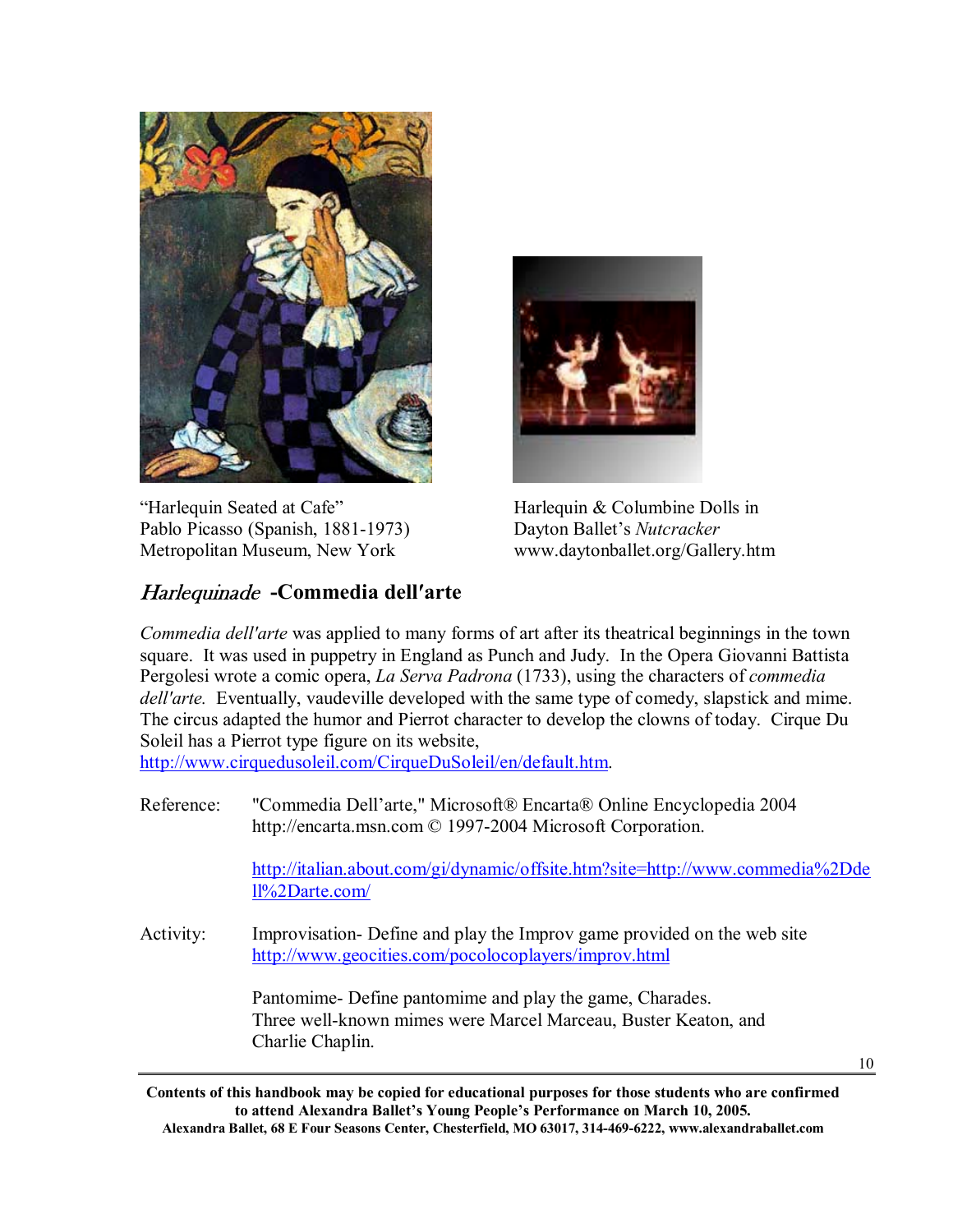





- Reference: http://encarta.msn.com/encyclopedia 761553396/Pantomime.html#p2 http://www.busterkeaton.com/ http://www.charliechaplin.com/ http://www.fortunecity.com/healthclub/diet/170/mimopages/pantomime\_i nformattion.htm
- Activity: Drama and mask making can be integrated with the study of Harlequinade as the references listed below demonstrate.

 Lesson plans for drama http://www3.sk.sympatico.ca/erachi/ http://members.iinet.net.au/~kimbo2/lessons/index.htm

 Third grade lesson plan for drama and mask making projects http://216.239.39.104/search?q=cache:jVxzWok\_fj8J:www.sdmart.org/pix /education/masks-commedia.pdf+comedia+dell+arte+lesson+plan&hl=en

Mask making

Ross, Laura. *Mask-Making with Pantomime & Stories from American History*, P 26 & 31 refer to *commedia dell′arte*. Available-St. Louis County Public Library http://www.proteacher.com/cgi-bin/outsidesite.cgi?external= http://www.curriculum.edu.au/download/lesspln/masks.htm&original= http://www.proteacher.com/080010.shtml&title=The%20Power%20of%20Masks http://www.sdmart.org/pix/education/masks-commedia.pdf

 ìMeaning Through Motionî includes a study guide, history, activities, and quiz on mime and clowns. It includes sections on Pierrot as acted by Jean-Gaspard-Baptiste Deburau, *commedia dell′arte,* and modern day mime characters such as Marcel Marceau who is pictured above*.* http://performingarts.net/Trent/study.html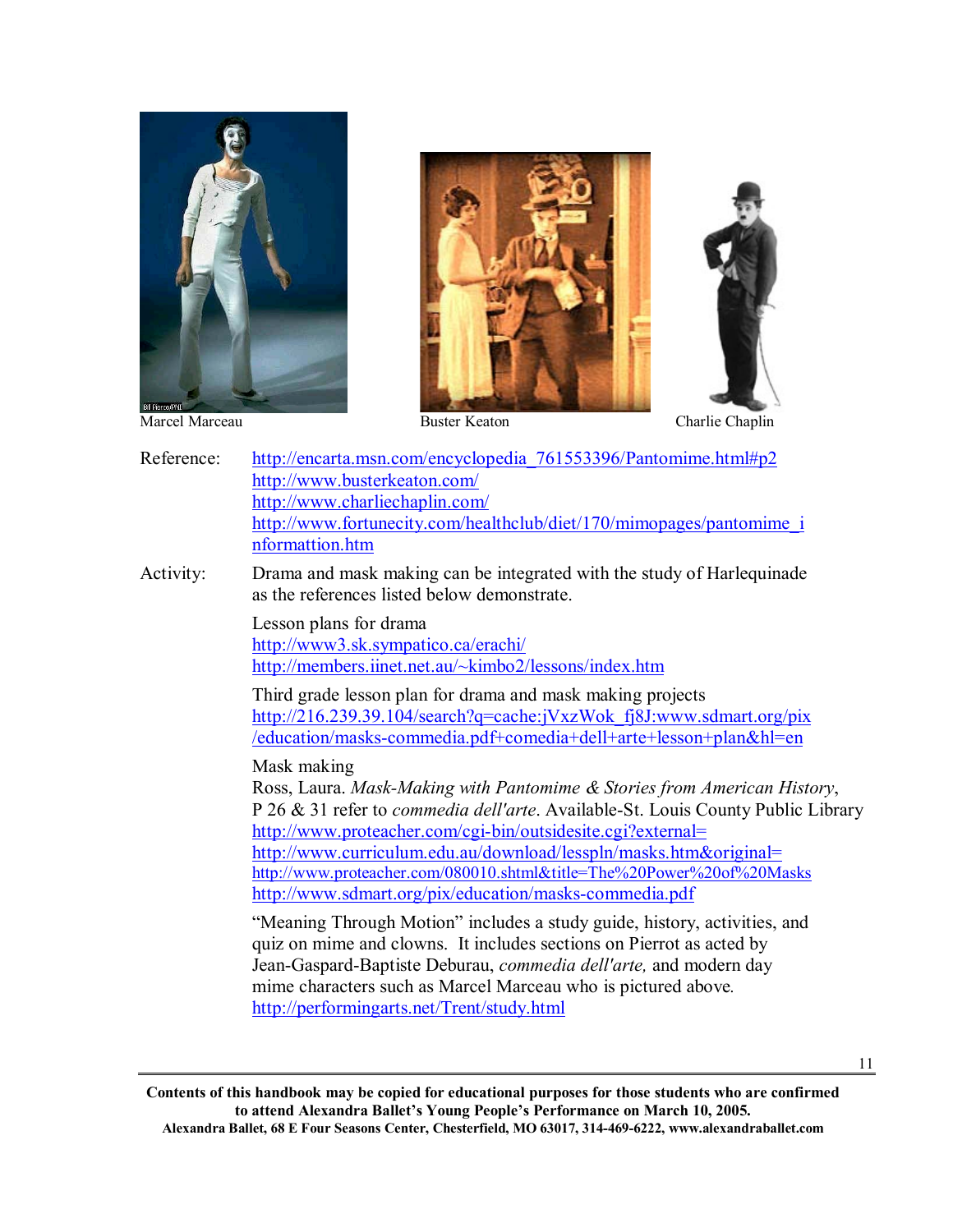Activity: Harlequinade can be integrated with a lesson on the circus or clowns. The Clown Hall of Fame references *commedia dell′arte,* and Pierrot:

> <sup>ì</sup>The traditional whiteface makeup of the clown is thought to be introduced by the character of Pierrot, the French clown with a bald head and flour-whitened face. He first appeared during the latter part of the 17th century. He was created as a fool for Harlequin, Pierrot was gradually softened and sentimentalized. The mime Jean-Baptiste-Gaspard Deburau took on the character in the early 19th century and created a famous love-sick, pathetic clown, whose melancholy has since remained part of the clown tradition."

http://www.theclownmuseum.org/history.html

# *Harlequinade* – The Ballet

In addition to **Harlequinade's** link to *commedia dell'arte* it has an association with an important time in the history of ballet. The ballets commissioned by Serge Diaghilev for Ballets Russes in the 1900ís brought the creations of some of the greatest talents of the time together; choreographer, composer, and artist set a standard of excellence showing how the ballet could integrate the arts to create a masterpiece. Painters such as Picasso helped design the staging. The composer, Igor Stravinsky, was commissioned to compose several ballets. Other ballets set to his compositions for the Ballet Russe were Petrouchka, Rite of Spring, and Firebird. Dancer and choreographer, Vaslav Nijinsky, and the great ballerina, Anna Pavlova, were with Diaghilev's Ballet Russe. Choreographers, Fokine, Petipa, and Balanchine were among those commissioned by Diaghilev.

In addition to raising the quality of the art form of ballet, Diaghilev brought his Ballet Russe to Paris, London, other cities of Europe, and the Americas. He also helped the art of ballet survive the hard years of World War I by finding the support that was needed.

Reference: Spencer, Charles (1974). The World of Serge Diaghilev. Penquin Books, United States 1979. http://www.dmu.ac.uk/~jafowler/russes.html http://www.nationmaster.com/encyclopedia/Sergei-Diaghilev

There have been many versions of the ballet *Harlequinade*, beginning with the Russian premier of "Les Milliones D'Arlequin" choreographed by Marius Petipa and set to the music of Ricardo Digor. Balanchine choreographed *Harlequinade* to music by Igor Stravinsky, which premiered in 1965 in the United States. All of the versions tell the same basic story about the antics and attempts of Harlequin to win the attention of the charming Columbine, while Pierrot helps them come together against the wishes of Pantalone, Columbine's father.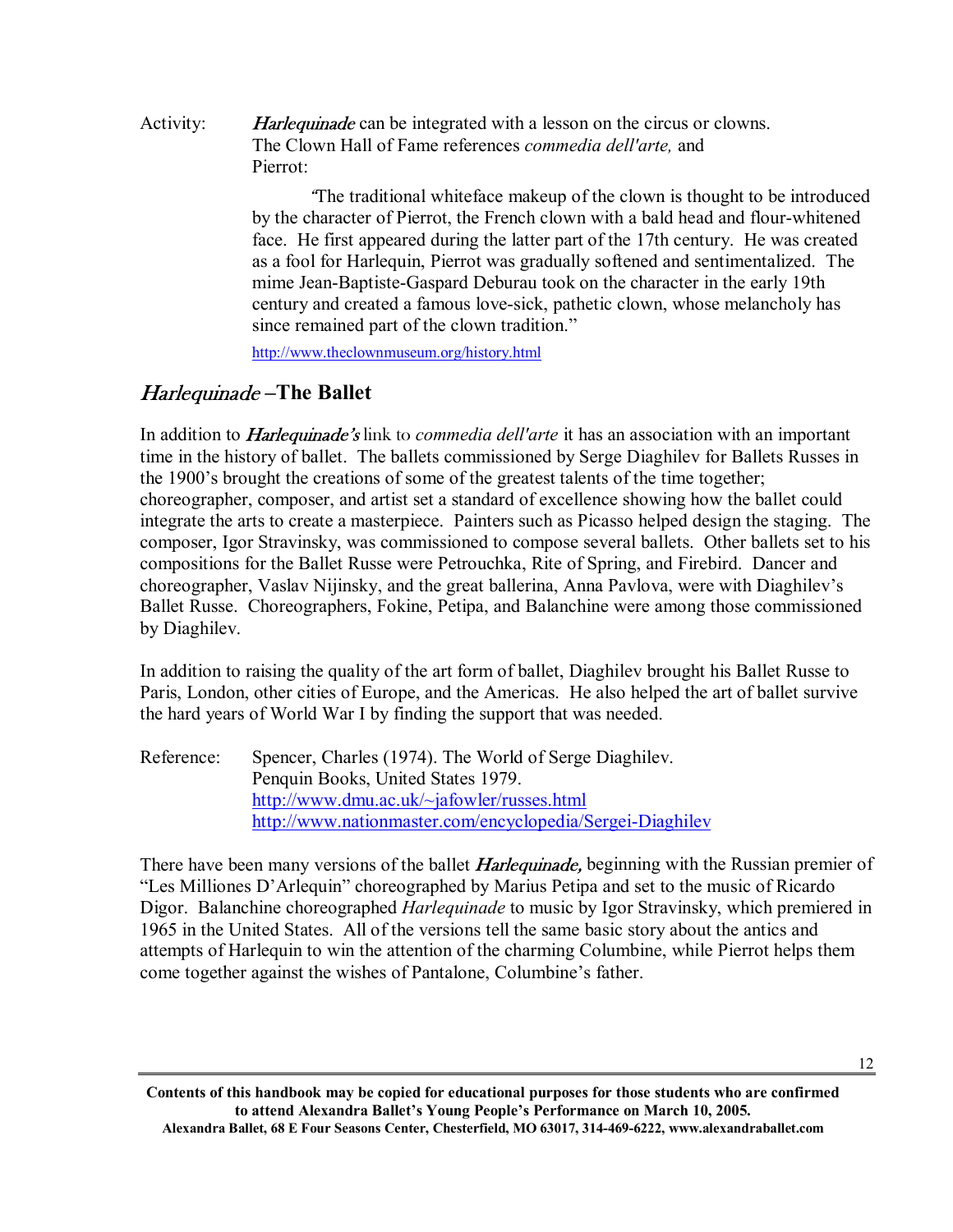# Harlequinade - Choreographer



Photo by Melba McCarver, 1999

Alexandra Ballet's performance of *Harlequinade* choreographed by Dace Dindonis (1950-2001) set to music by Igor Stravinsky was first presented in 1999 in Saint Louis. Dace Dindonis, daughter of Latvian immigrants, majored in dance at Butler University in Indianapolis, Indiana. She joined the Indianapolis Ballet Theatre and later served as artistic director from 1988 to 1994. She went on to choreograph for various regional ballet companies such as Kansas Regional Ballet, Salt Creek Ballet, and Alexandra Ballet.

| Reference: | Hering, Doris. "Dace Dindonis" Dance Magazine, September 2001                                                                                                                                                                                                                                                                                                                                                                                                                                                                       |
|------------|-------------------------------------------------------------------------------------------------------------------------------------------------------------------------------------------------------------------------------------------------------------------------------------------------------------------------------------------------------------------------------------------------------------------------------------------------------------------------------------------------------------------------------------|
| Activity:  | Research the art form of ballet. The <b>Alexandra Ballet</b> educational booklet from<br>2004, page 7, has a brief history of ballet and a list of activities with<br>references.<br>http://www.alexandraballet.com/perfm/SleepBeaSchPkt.pdf                                                                                                                                                                                                                                                                                        |
|            | Below is a list of five books, which may be referenced from the many<br>books in the St. Louis County Library juvenile literature section under the<br>Subject / Ballet.                                                                                                                                                                                                                                                                                                                                                            |
|            | Brighton, Catherine. Nijinsky: Scenes from the Childhood of the Great<br>Dancer. New York: Doubleday, 1989. (QJ792.8/1-2)<br>Edom, Helen. Starting Ballet. London, Eng. Usborne Publisher, 1992.<br>$(J792.8/1-2)$<br>Levine, Ellen. Anna Pavlova: Genius of the Dance. New York: Scholastic,<br>1995. $(JB-PA/4-6)$<br>Schomp, Virginia. If You Were A - Ballet Dancer. Tarrytown, NY:<br>Benchmark Books, 1998. (J792.8/3-4)<br>Walker, Kathrine. Ballet for Boys and Girls. Englewood Cliffs, NJ.<br>Prentice 1979. (J792.8/4-6) |
| Activity:  | Choreographers create dances, movement in space. Ask your students to<br>explore creative movement following the Lesson Plan: Exploring Spaces<br>& Creating Spaces by Kit Bardwell. The Lesson gives adaptations for<br>students who have mobility, vision, or hearing impairment.                                                                                                                                                                                                                                                 |
| Reference: | http://accessiblearts.org/LessonPlans.html                                                                                                                                                                                                                                                                                                                                                                                                                                                                                          |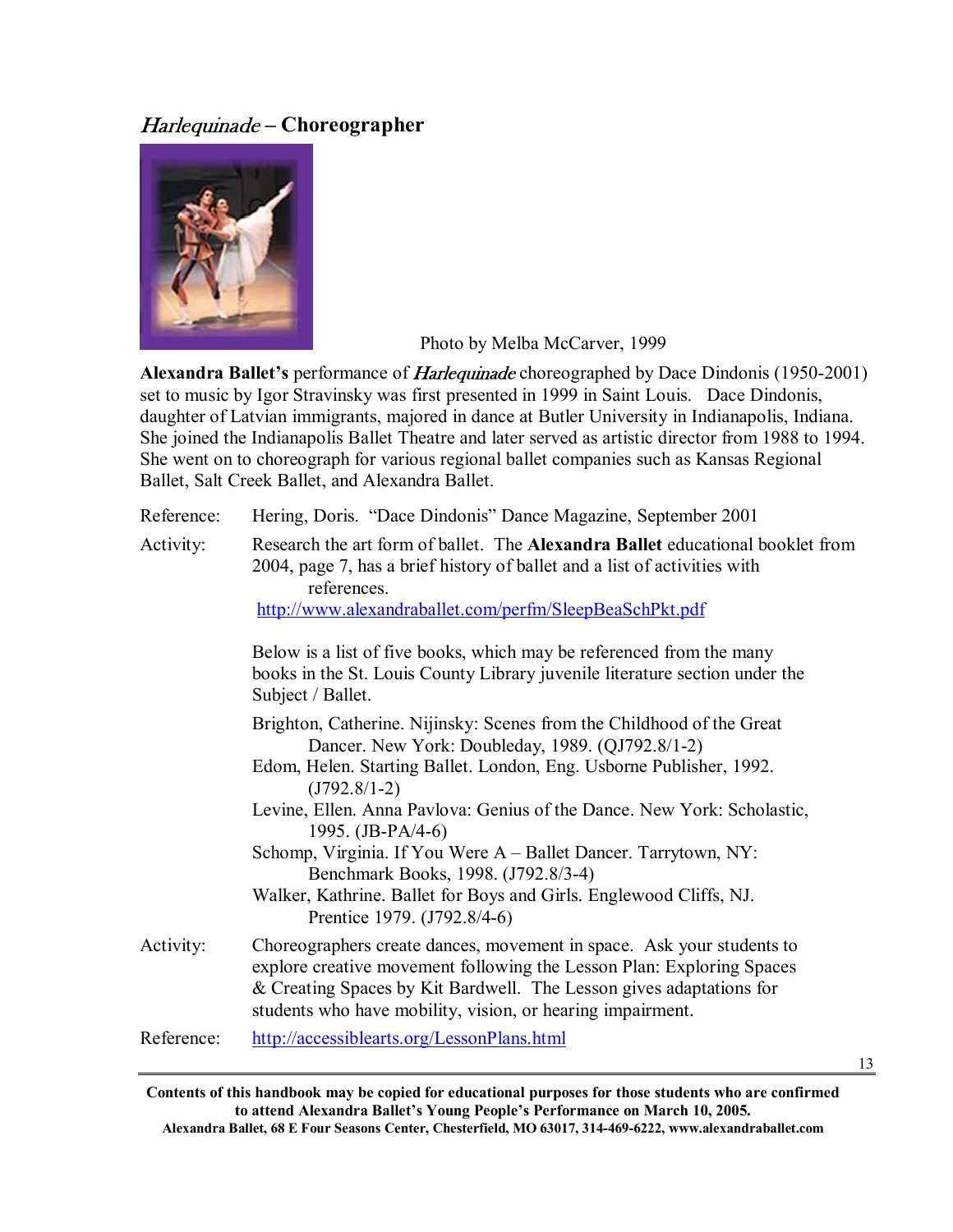# *Harlequinade* – Composer

**Igor Stravinksy** (1882-1971) was a Russian born composer of classical music, who wrote his first ballet, "The Firebird" in 1910 for Diaghilev for the Ballet Russes. He moved to Paris for many years, and finally to the United States in 1950, where he lived until his death.

- Reference: http://w3.rz-berlin.mpg.de/cmp/stravinsky.html http://www.nationmaster.com/encyclopedia/Igor-Stravinsky
- Activity: Music appreciation- Students can be asked to listen to any of the Stravinsky recordings that are available through the St. Louis Public Library, and research the composer's life.
	- Venezia, Mike. Igor Stravinsky. New York. Children's Press, 1996. (Q JB- ST 3-4)
	- Werner, Vivian. Petrouchka: The Story of the Ballet Retold. New York, NY. Viking, 1992. (QJ398.2/3-4)



Stravinsky pictured with Nijinsky, a famous Russian dancer. Nijinsky is dressed as Petrouchka, a character from a ballet with the same name. (Photograph 1911)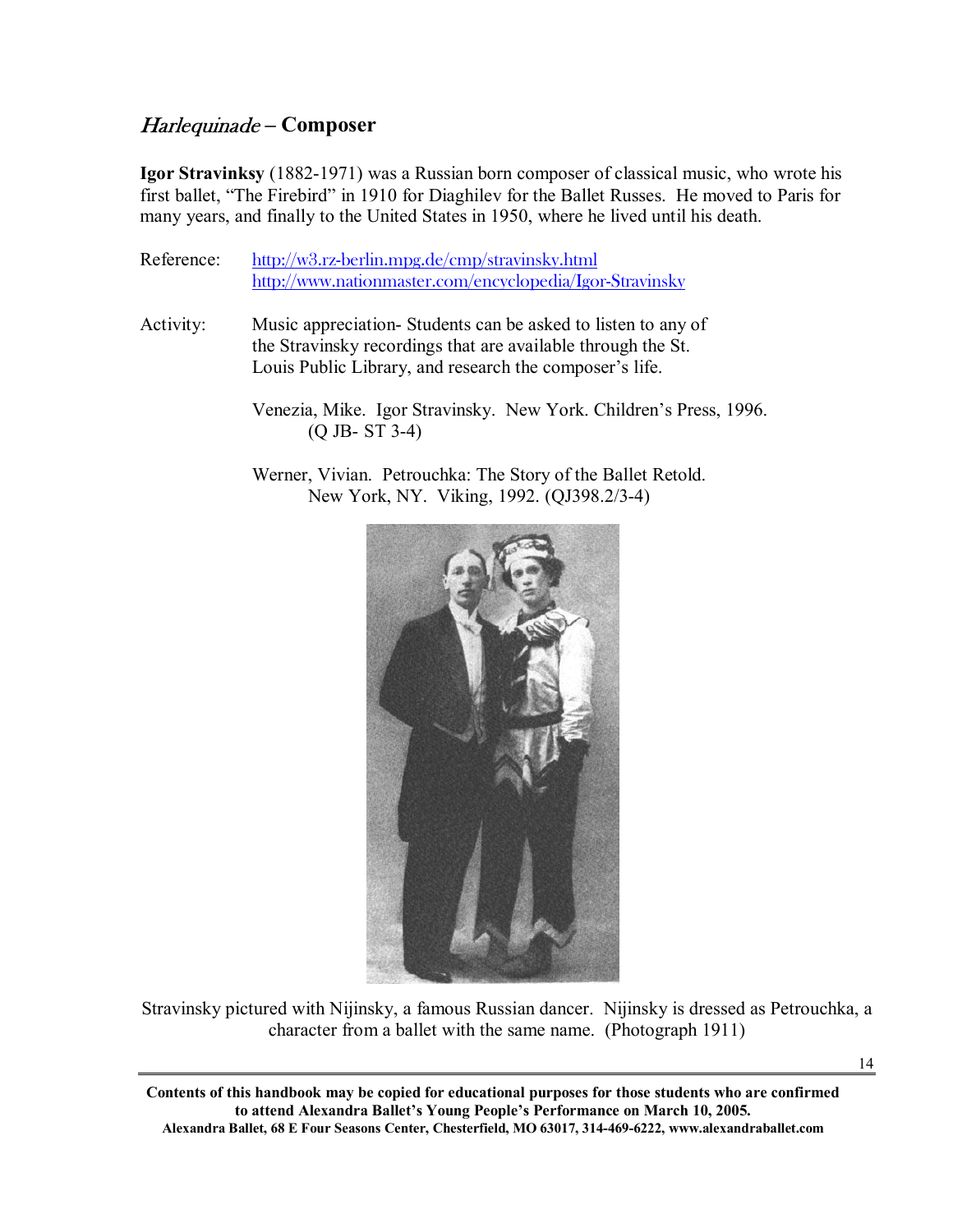### Harlequinade **-Props**

#### **1. What are props in theater language?**

An object, except costumes and scenery, that appears on the stage during a performance. A stage property that is often used to help explain or communicate part of the story.

#### **2. Who takes care of the props?**

The prop manager is one of the jobs for someone who wants to work behind the curtain.

#### **3. These are the props to look for in Harlequinade.**

| Hoop    | Mask             |
|---------|------------------|
| Lute    | Cape             |
| Flowers | <b>Butterfly</b> |

**4. How is each of these props used in the ballet Harlequinade? Do they help tell the story?** 

Reference: http://www.wordsmyth.net/live/home.php?script=search&matchent =prop&matchtype=exact

http://www.theatrelinks.com/props.htm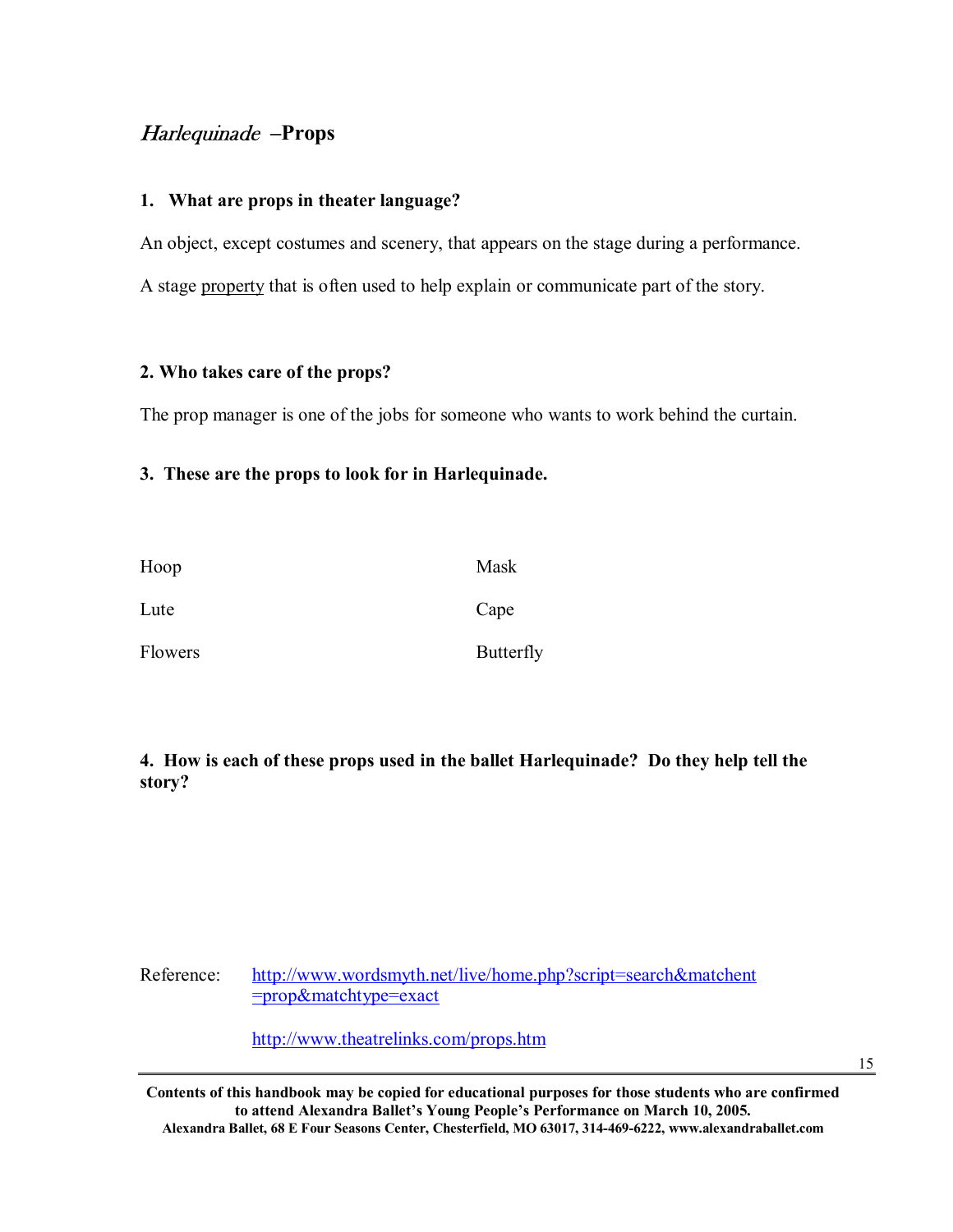